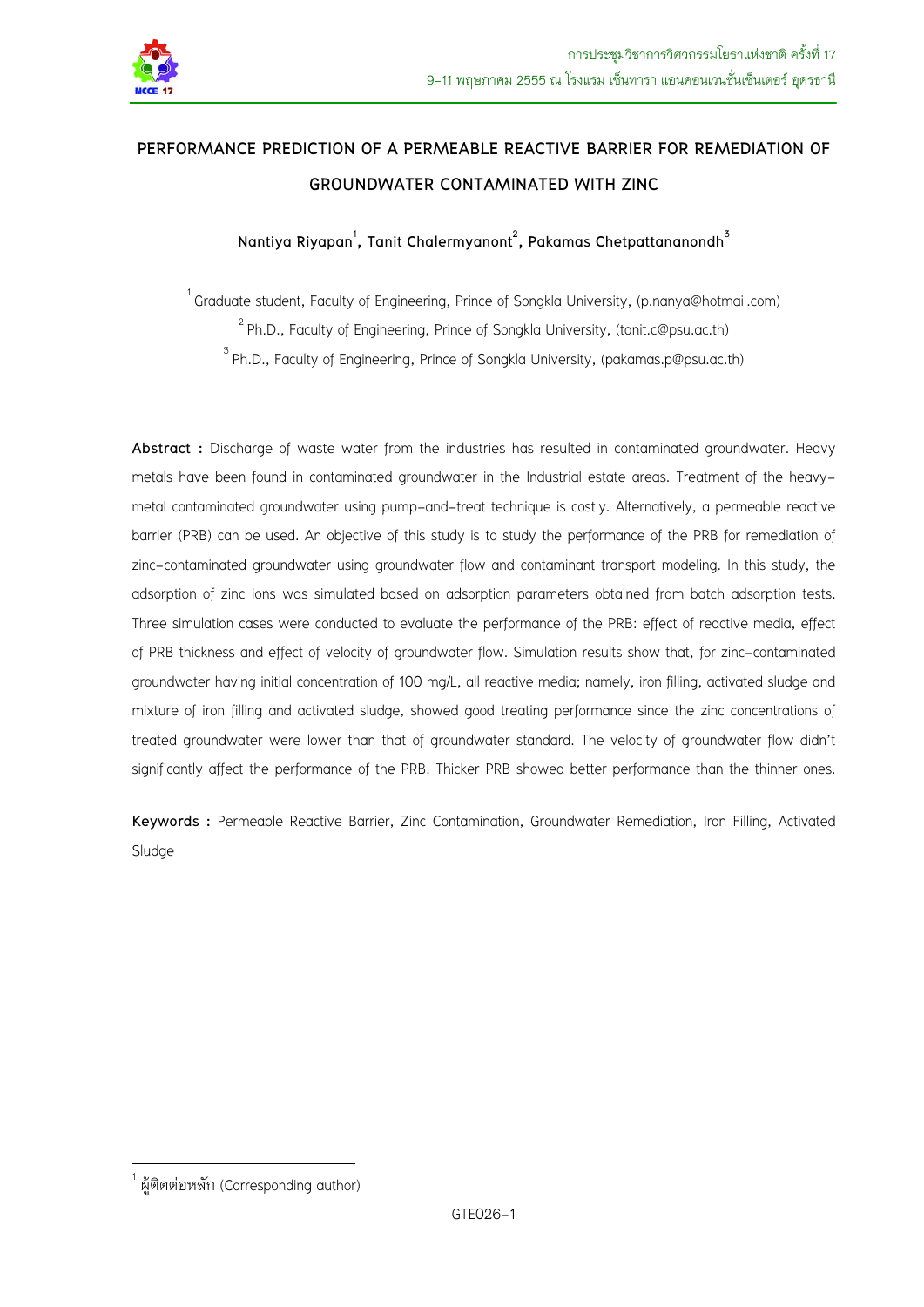

### **1. INTRODUCTION**

Discharge of waste water from the industries and leachate from landfills has resulted in contaminated groundwater which impact consumers and valuable groundwater resources. Currently, heavy metals have been found in contaminated groundwater in the Industrial estate areas around Thailand. The heavymetal contaminated groundwater can be treated by pump-and-treat technique, but it is costly. Alternatively, a permeable reactive barrier (PRB) can be used. Permeable reactive barrier or PRB is one of many techniques that are preferred for treatment of contaminated groundwater in the USA, Canada and Europe because PRB is effective with many kind of contaminant [1}.

Map Ta Put Eastern Industrial Estate is one of the biggest industrial estate in Thailand. There are many reports on groundwater contamination in Map Ta Put Eastern Industrial Estate. Wangkiat (2007) [2] studied water in shallow wells in Map Ta Put area. Results show that, heavy metal concentration of the groundwater samples were higher than groundwater standard including; iron, manganese, magnesium and zinc. The groundwater quality reported by Pollution control department (2008) [3] indicates that groundwater in Map Ta Put Eastern Industrial Estate was contaminated with zinc.

An objective of this study is to study the performance of the PRB for treatment of zinccontaminated groundwater via groundwater flow and contaminant transport simulation using Visual MODFLOW software. The simulate results in term of concentration versus time were used for evaluating the adsorption performance of the PRB.

### **2. BACKGROUND**

#### *2.1 Permeable Reactive Barrier*

Permeable reactive barrier (PRB) is one of the most famous alternative processes, among passive decontamination method. Typically PRB consist of a trench filled with reactive material placed in the path of a contaminant plume as show in Figure 1. As groundwater passes through the PRB, contaminants are removed by chemical and/or biological reaction and/or sorption to the PRB material. Regardless of the removal mechanism, PRB performance depends on the placement of the barrier to capture the targeted contaminant plume and residence time within the PRB to accomplish the remediation [4].

East Helena, Montana operated for more than 100 years as smelting operations at the site deposited lead, arsenic copper, zinc, cadmium, and 15 other hazardous into groundwater. A pilot-scale zero valent iron (ZVI) permeable reactive barrier was installed at the site to treat arsenic contaminated groundwater. Preliminary evaluation of system indicates that, arsenic concentration as high as 20 mg/L are reduced to below 0.010 mg/L within the barrier [5].

Permeable reactive barrier was installed at the U.S Coast Guard Support Center in North Carolina, to treat groundwater contaminated with chromium and TCE discharging from an old chrome plating shop on the base. The initial maximum concentration entering PRB were more than 4,320 microgram per liter for TCE and over 3,430 microgram per liter for chromium ions, respectively. The complete removal of the chromium and reduction of TCE to below treatment goal; 0.05 mg/L for chromium ions and 5 ug/L for TCE [6].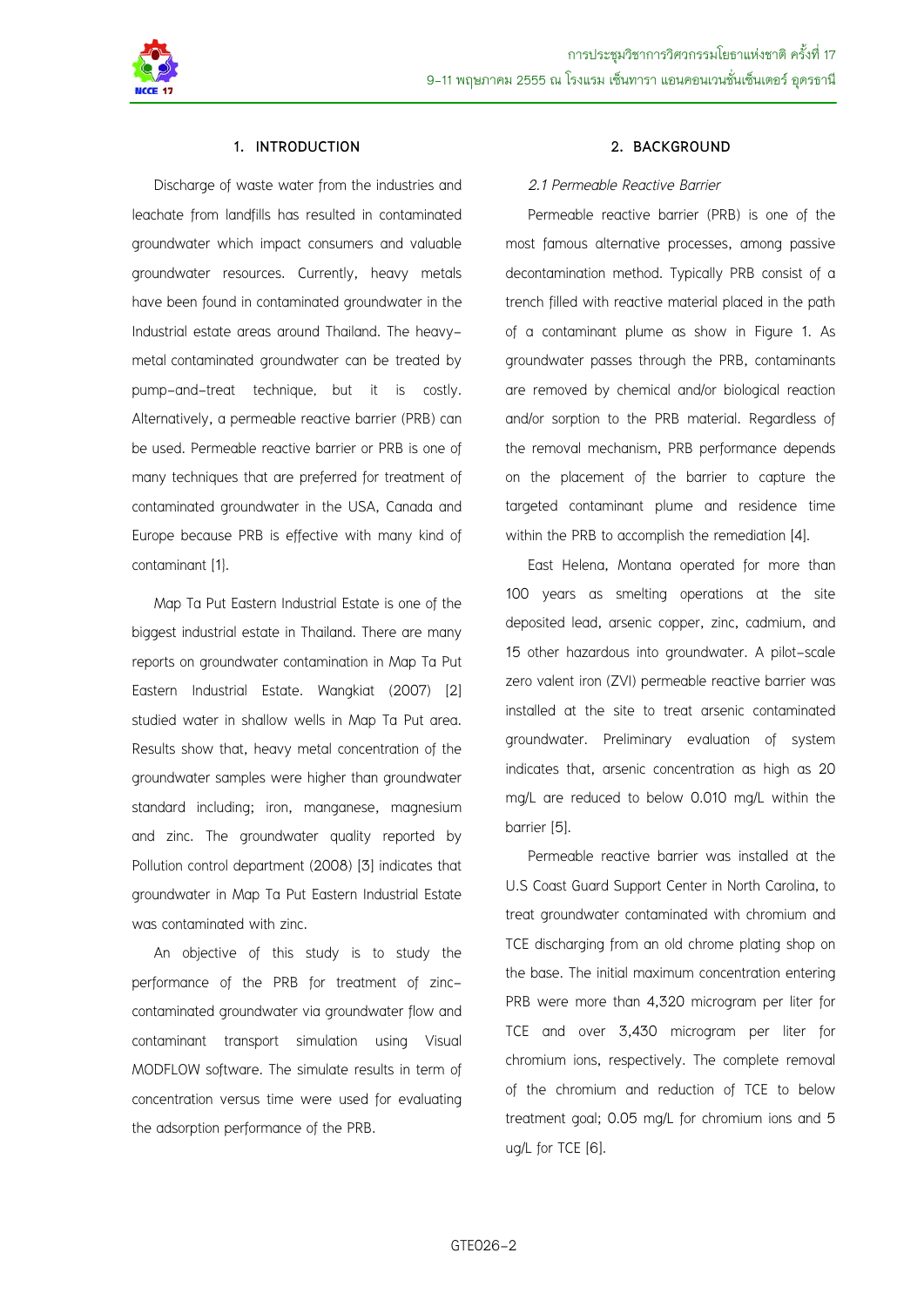





### *2.2 Reactive Media*

There are many reactive media used for treating groundwater contaminated with heavy metal. Iron fillings or zero-valent iron was the first material used in PRB and it continues to be the main material used in the construction of PRB. There are many reports on high potential removal of various heavy metals by zero-valent iron [8]. However, the exact mechanism of degradation of contaminants in the presence of iron is not fully understood. The degradation mechanism comprises of heterogeneous reactions. The reactions occur when the reactant molecules reach the iron solid surface and then associate with the surface at sites that may be either reactive or non-reactive. For removal of heavy metals the degradation mechanisms were reported to be transformation from toxic to non-toxic forms or adsorption on the iron surface depending on the type of heavy metals [9].

### *2.3 Biomass as reactive media*

An innovative multibarrier concept was recently introduced. Biomaterial or biomass, such as activated sludge was put into the ground to stimulate the growth of microbes that facilitate groundwater remediation. Interactions between metals and biomass lead to the binding of both depending on the functional groups contained in the cell walls or

the biopolymers of dead microorganisms. Many variables, such as pH, redox potential, metal concentration, presence of certain anions of complexing character or not, ionic strength, etc., play an important role in the process [10].

### **3. METHODOLOGY**

In this study, the remediation of groundwater contaminated with zinc ions on PRB was simulated by Visual MODFLOW based on adsorption parameters obtained from batch adsorption study Yaead et al. (2008) [11]. Three adsorbent materials: iron filings, activated sludge and mixture of iron filings and activated sludge were used as PRB media to simulate the performance of the PRBs.

Three simulation cases were conducted to evaluate the absorption performance of the PRB: 1) effect of reactive media, 2) effect of PRB thickness and 3) effect of velocity of groundwater flow. Effect of PRB thickness was simulated by varying the thickness from 0.2 to 1.0 meter. Effect velocity of groundwater flow was achieved by varying upgradient groundwater head.

In modeling, Visual MODFLW software equipped with MODFLOW and MT3DMS was used for simulation of groundwater flow and mass transport.

### **4. SITE DESCRIPTION**

An unconfined aquifer located at Map Ta Put Eastern Industrial Estate was used for assessing the performance of the PRB on treating zinccontaminated groundwater. Location of the site is shown in Figure 2a. The unconfined aquifer of the site consists mainly of sand with 6 meters in depth. Clay and silty clay layer is an aquitard underneath the aquifer as shown in Figure 2b [12]. Zinc was assumed to be the main contaminant in the local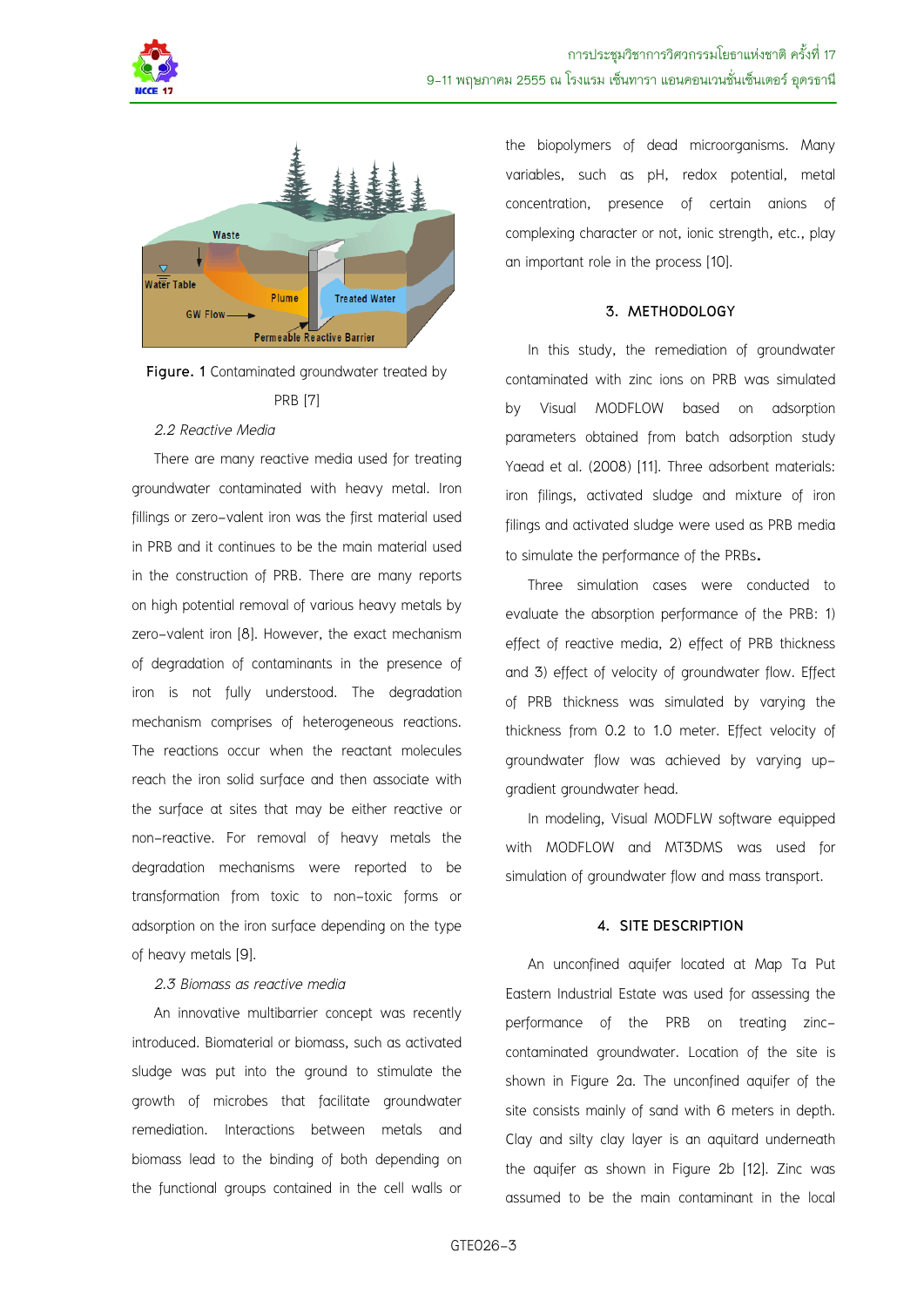

groundwater. Contaminated groundwater was assumed to have concentration of 100 mg/L.





(b)



# **5. REACTIVE MEDIA PROPERTIES**

Yaeed et al. (2008) [11] studied a performance of six reactive media: iron filing; laterite; activated sludge; 50:50 w/w iron filing and activated sludge; 50:50 w/w laterite and activated sludge; and 33:33:34 w/w/w iron filling, activated sludge and laterite for removal of zinc and lead ions from aqueous solutions by batch experiments. The result indicated that 50:50 iron filing and activated sludge gave the greatest removal of 5,263 mg zinc/g media and 7,692 mg lead/g media by Langmuir isotherm fixation.

The Langmuir isotherm relates the adsorption of molecules on a solid surface to concentration of a medium above the solid surface at a fixed temperature. The Langmuir equation is presented in Equation 1.

$$
\frac{C_e}{q} = \frac{1}{K_L q_m} + \frac{1}{q_m} Ce \tag{1}
$$

where  $q_m$  is the amount of adsorbate adsorbed at equilibrium (mg/g),  $K_{L}$  is the Langmuir adsorption equilibrium constant (L/mg), *q* is mass sorbed per mass of adsorbent,  $C_e$  is equilibrium concentration.

In this study, three adsorbent materials: iron filings, activated sludge and mixture of iron filings and activated sludge were used as PRB media. The properties of adsorbent materials such as hydraulic conductivity  $(K)$ , Langmuir isotherm constants  $(K<sub>1</sub>)$ and maximum sorption capacity  $(C_e)$  were tabulated in Table 1.

| Parameter          | Iron   | Activated | Mixture* |
|--------------------|--------|-----------|----------|
|                    | filing | sludge    |          |
| Conductivity       | 0.821  | 1.050     | 0.934    |
| (m/s)              |        |           |          |
| $K_1(L/q)$         | 0.66   | 0.81      | 0.44     |
| $C_{\rm e}$ (mg/g) | 3.26   | 3.52      | 3.34     |

**Table 1.** The properties of adsorbent materials [11]

\* Mixture of iron filings and activated sludge 50:50 w/w

# **6. GROUNDWATER FLOW AND MASS TRANSPORT MODELING**

A groundwater flow and mass transport model of an unconfined aquifer with a PRB installed is shown in Figure 3a. The model was 100 m long, 100 m wide and 10 m deep. As mentioned previously, the thicknesses of aquifer and aquitard were 6 and 4 m, respectively. The PRB thickness varied from 0.2 to 1.0 m. The grid size varied from 0.1 to 5 m for xand y- directions, whereas grid size in z-direction was 2 m. Boundary conditions of model were no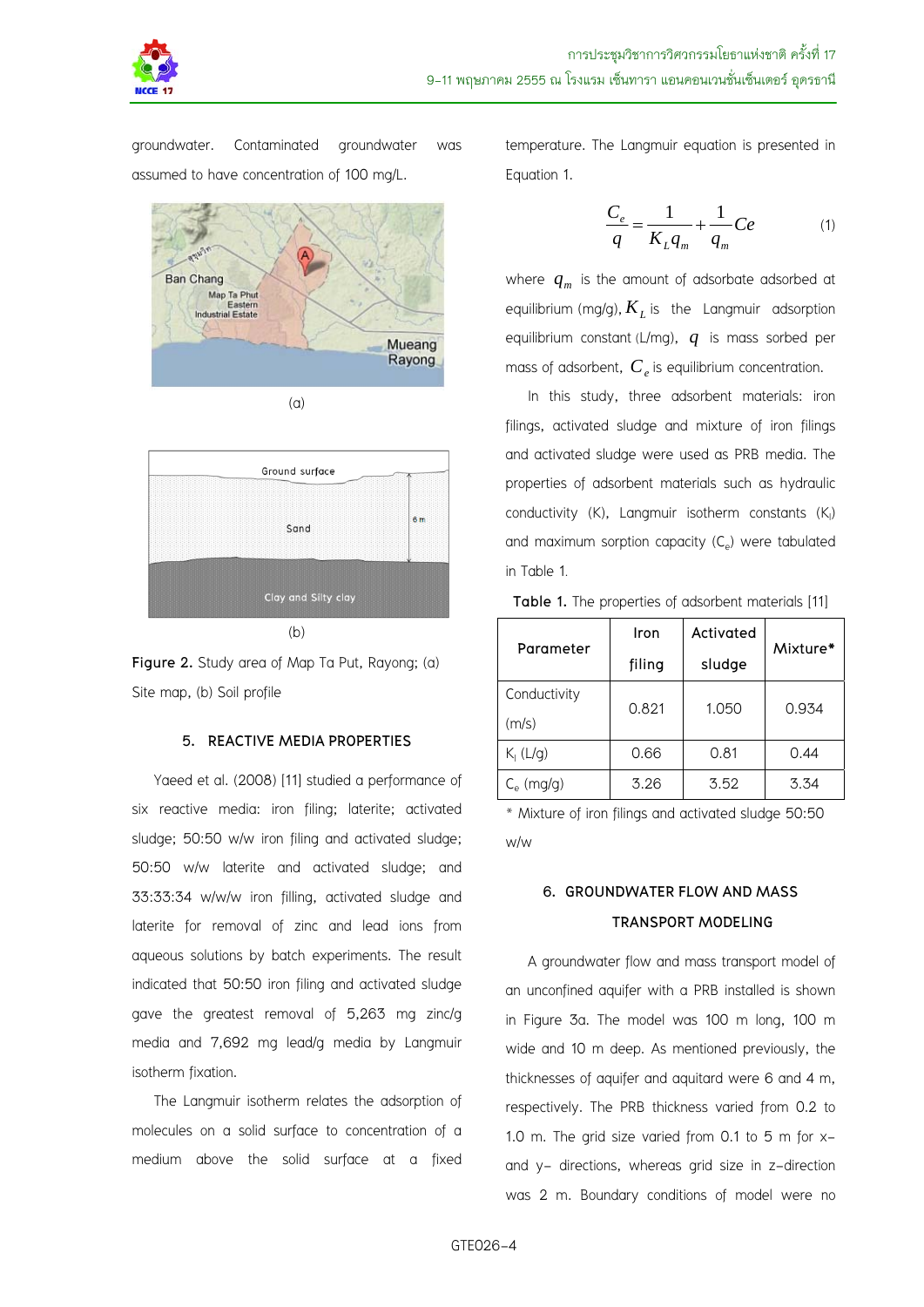

flow and constant head (CHB) for the direction parallel and perpendicular to the flow direction, respectively. High (up-gradient) and low (downgradient) constant head boundaries were used to initiate flow. Up-gradient constant head boundary was varied from 1 to 6 m; whereas, down-gradient constant head boundary was fixed at 0.00 m for all simulations.

A zinc-contaminated source was modeled using a contaminated area on the top layer with the size of 10-m long and 10-m wide as shown in Figure 3a. It was located on the up-gradient side with distance of 20 m away from the PRB. Two observation wells located adjacent to the PRB were used to monitor zinc concentration transported into and out off the PRB (Figure 3b).





**Figure 3.** A Groundwater simulation model; (a) A groundwater flow and contaminant transport model (b) location of observation wells

# **7. RESULTS AND DISCISSIONS**

### *7.1 Effect of Reactive Media*

To determine the effect of types of reactive media on zinc treatment performance of the 0.5-m thick PRB, the constant head boundary of was set as 5 m on the up-gradient side. Simulation results in term of relationships between concentrations of zinc of the treated groundwater observed via monitoring well 2 with time are shown in Figure 4. Note that standard zinc concentration in groundwater is 5 mg/L. The simulation results show that, all reactive media used show good performance on treating zinc- contaminated groundwater. Zinc concentrations of the treated groundwater were lower than 0.22 mg/L comparing to initial concentration of 100 mg/L. The types of reactive media used indicate the insignificant difference of zinc-treating performance of the PRB. Similar performance of all reactive media was due to their similar adsorption parameters as shown in Table 1. Additionally, time required for all reactive media to treat zinc using the PRB was approximately 322 days.



Figure 4. Calculated zinc concentration in monitoring well 2 after treating by PRB. Note that the initial concentration of zinc was 100 mg/L.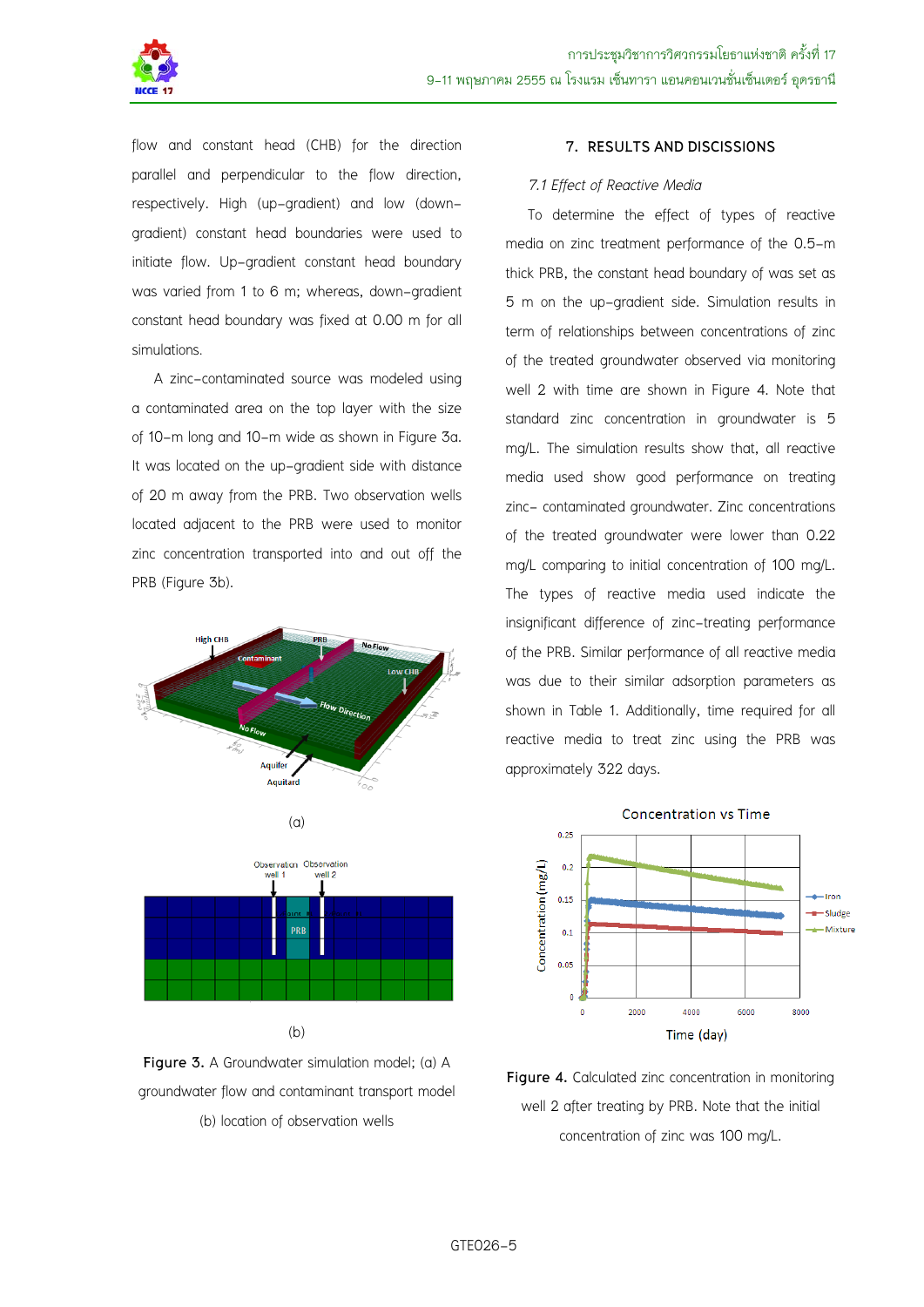

# *7.2 Effect of Groundwater Flow Velocity*

To study the effect of groundwater flow velocity on PRB performance, the up-gradient constant heads used were 1, 2, 3, 4, 5, and 6 m which corresponded to groundwater velocity of 9.39e-3, 1.88e-2, 2.82e-2, 3.76e-2, 4.70e-2, 5.63e-2 m/d, respectively. Because of the fact that all three reactive media used do yield fairly the same PRB performance as mentioned previously, thus, iron filling was used in this set of simulations for demonstration purpose. Simulation results in term of relationships between concentrations of zinc in the observation well 2 and time are shown Figure 5. It can be seen that groundwater flow velocity does not affect the adsorption performance of PRB, since, for every flow velocity used the zinc concentration was reduced from 100 mg/L to 0.15 mg/L. On the other hand, zinc treating time is affected by the groundwater flow velocity because zinc was transported faster from the source to the PRB with greater groundwater flow velocity. As shown in Figure 5, time required for transport and treatment processes as observed in observation well 2 for hydraulic head of 1, 2, 3, 4, 5, and 6 m are 1647, 845, 573, 429, 322, and 284 days, respectively.



**Figure 5.** Relationships between zinc concentration and time in observation well 2.

# *7.3 Effect of PRB Thickness*

Effect of PRB thickness on zinc treatment is illustrated in Figure 6. The PRB thickness varied from 0.2 to 1.0 m. Generally, for all thickness values used, the PRB can treated zinc contamination fairly well since it can reduced zinc concentration from 100 mg/L to the values not greater than 0.4 mg/L. However, considering each thickness, the simulation results indicate that, thicker PRB is showing better zinc treatment than the thinner ones (Figure 6). The thicker PRB provides better zinc treatment performance because the zinc solution is having greater retention time that allows better adsorption process in the PRB.



**Figure 6.** Concentration versus tim of various PRB thickness.

### **8. CONCLUSION**

Performance of remediating zinccontaminated groundwater in Map Ta Put unconfined aquifer using Permeable Reactive Barrier (PRB) was assessed by mathematical modeling of groundwater flow and contaminant transport. Effects of reactive media, groundwater flow velocity, and PRB thickness on PRB performance were studied. The following conclusion can be drawn.